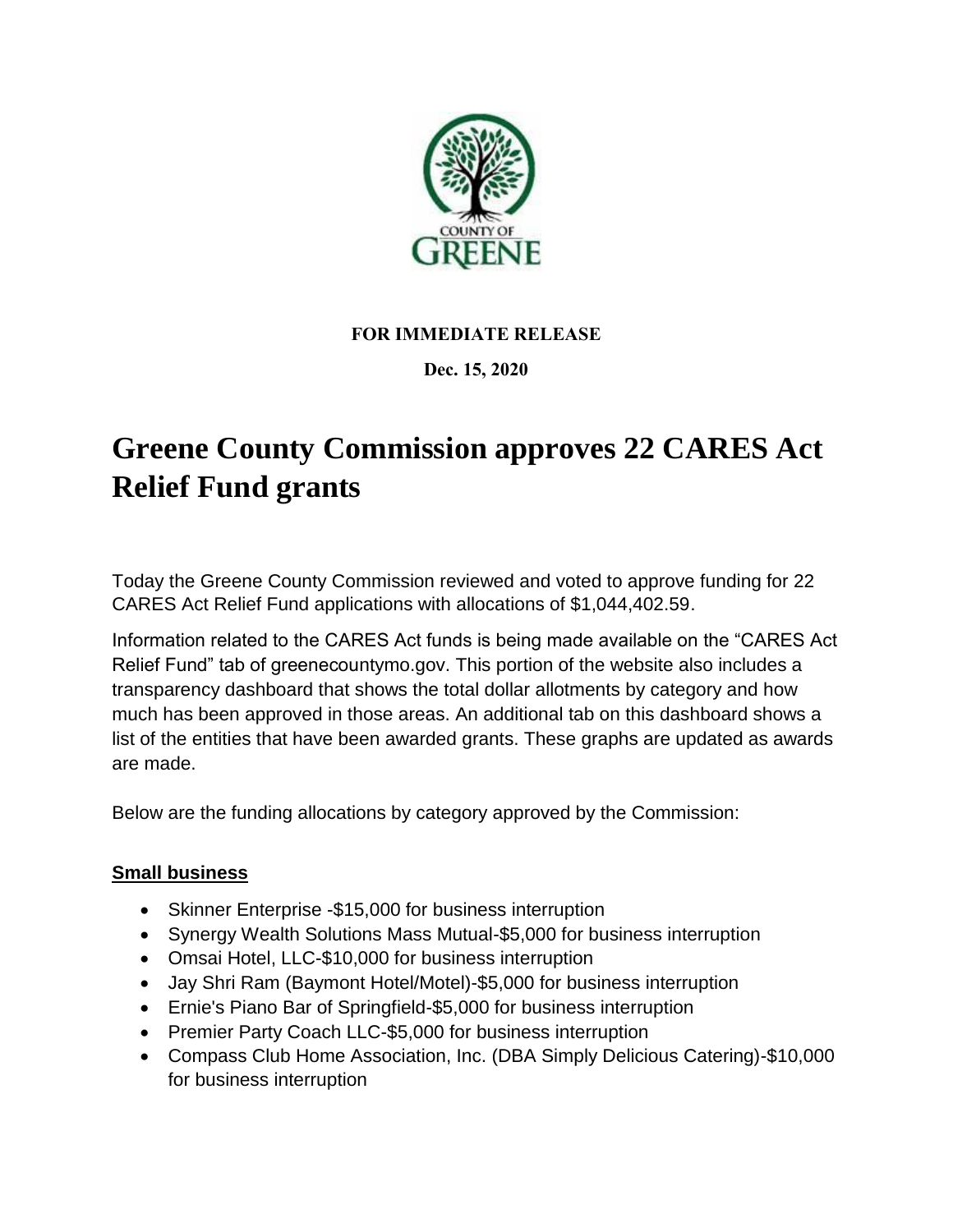- Goldsmith Investment, LLC (DBA Southbound Bar & Grill)-\$5,000 for business interruption
- Monica Wilke-\$1,600 for business interruption
- Sandys Print Shop-\$2,465.41 for business interruption
- Added Innovation, LLC -\$5,000 for business interruption
- NIC, LLC-\$4,320.26 for business interruption
- Studio Eleven-\$2,912.47 for business interruption
- G.R.L., LLC (DBA The UPS Store)-\$4,058.97 for business interruption
- Dee's Cleaning Service-\$5,000 for business interruption
- George Hay Company-\$5,000 for business interruption
- 417 Turf & Landscape, LLC-\$5,000 for business interruption
- LaBryon Williams Counseling-\$5,000 for business interruption
- This Way Up, LLC-\$5,000 for business interruption
- Roots Coffee Bar-\$5,000 for business interruption

## **Total: \$110,357.11**

#### **Reserve**

- City of Springfield-\$434,045.48 for COVID-related expenses
- Greene County Schools-\$500,000 for COVID-related expenses:
	- o Fair Grove R-X-\$12,293.73
	- o Walnut Grove R-V-\$3,217.65
	- o Willard Public Schools-\$58,571.46
	- o Strafford R-XII-\$16,049.78
	- o Springfield R-XII- \$327,302.80
	- o Logan Rogersville School-\$11,178.44
	- o Republic Schools R-III-\$62,363
	- o Ash Grove R-IV-\$9,023.13

# **Total: \$934,045.48**

###

*Greene County is the State of Missouri's fourth most populous county, serving more than 275,000 people (2010 census). Its mission is to provide all citizens of Greene County, including those in its cities, a safe and thriving community through excellent customer service, unparalleled dedication, and the efficient use of taxpayer dollars. The Greene County Commission is the executive body of Greene County operating under guidelines established in the Revised Statutes of the State of Missouri. Within that authority the Commission enacts*